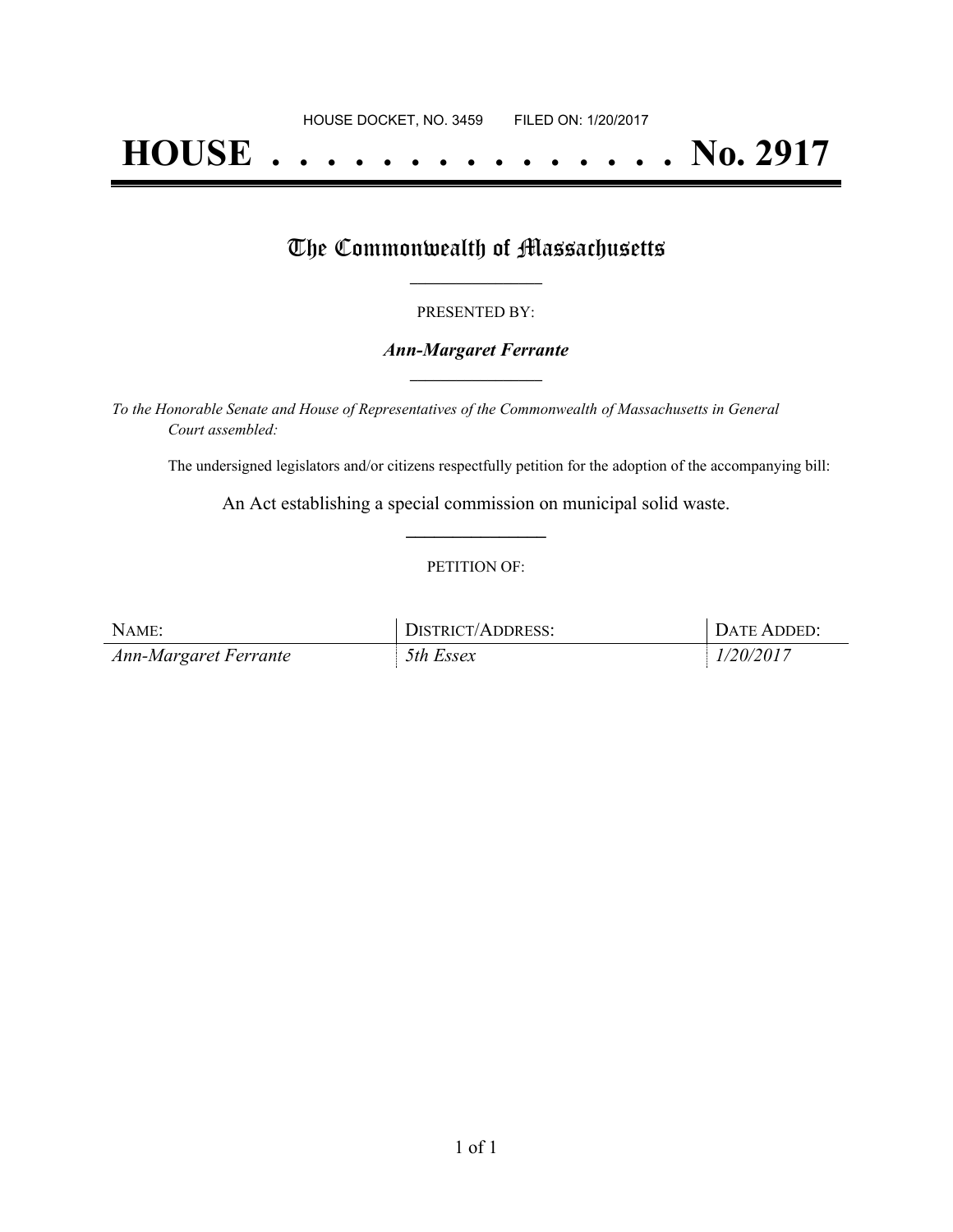## **HOUSE . . . . . . . . . . . . . . . No. 2917**

By Ms. Ferrante of Gloucester, a petition (accompanied by bill, House, No. 2917) of Ann-Margaret Ferrante for legislation to establish a solid waste reduction assistance fund. Environment, Natural Resources and Agriculture.

#### [SIMILAR MATTER FILED IN PREVIOUS SESSION SEE SENATE, NO. *2389* OF 2015-2016.]

### The Commonwealth of Massachusetts

**In the One Hundred and Ninetieth General Court (2017-2018) \_\_\_\_\_\_\_\_\_\_\_\_\_\_\_**

**\_\_\_\_\_\_\_\_\_\_\_\_\_\_\_**

An Act establishing a special commission on municipal solid waste.

Be it enacted by the Senate and House of Representatives in General Court assembled, and by the authority *of the same, as follows:*

1 SECTION 1. Chapter 29 of the General Laws is hereby amended by inserting after

2 section 2TTTT the following section:-

 Section 2UUUU. There shall be a solid waste reduction assistance fund. The commissioner of environmental protection shall be the trustee of the fund. The fund shall be credited with revenues transferred to it through: (i) penalties assessed to solid waste haulers for waste ban violations on waste disposed of at a solid waste disposal facility; (ii) appropriations, bond proceeds or other funds authorized by the general court and specifically designated to be credited to the fund; (iii) other amounts credited or transferred to the fund from another fund or source; and (iv) interest earned on the money in the fund. The amount credited to the fund shall be expended without further appropriation.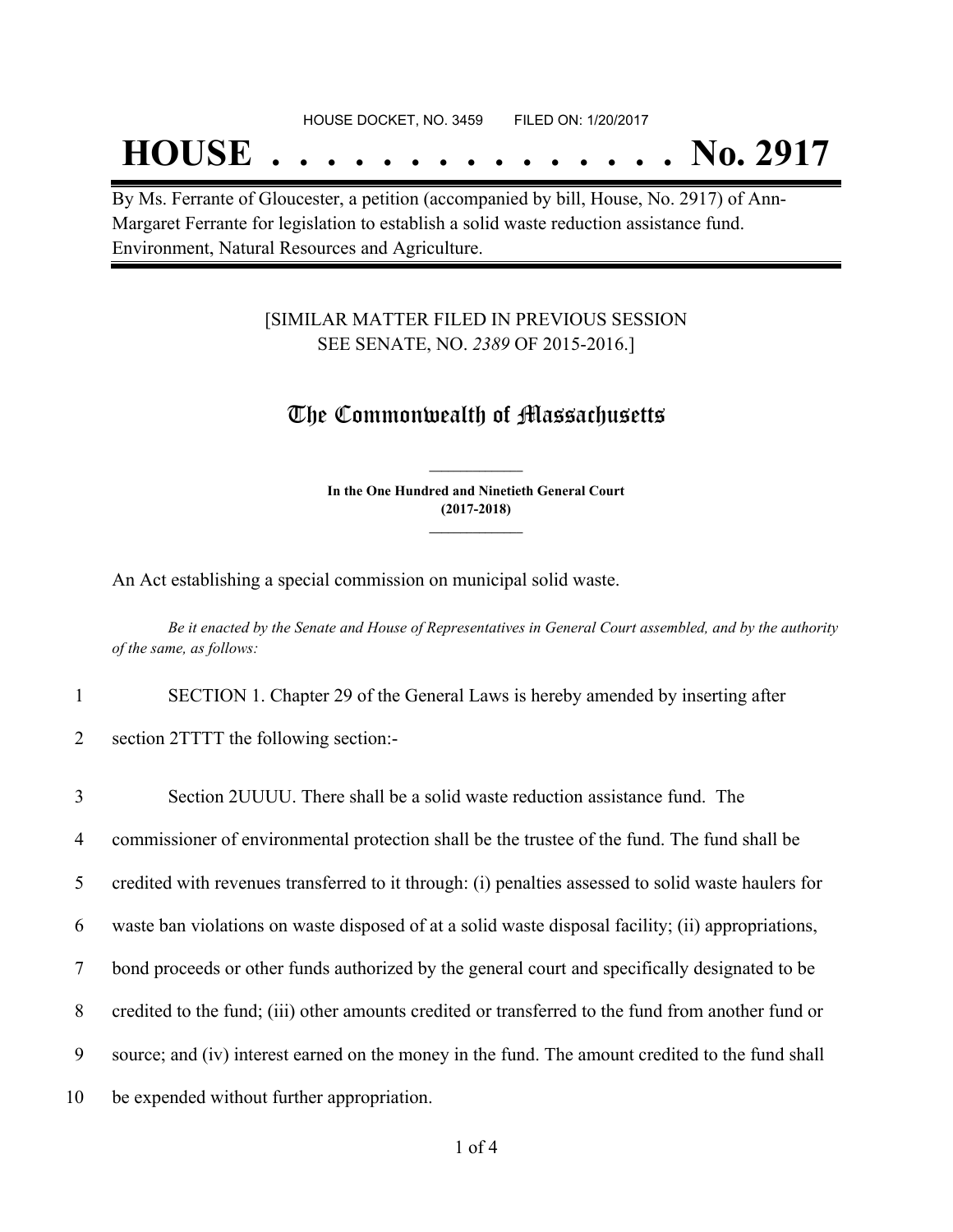Money in the fund shall be allocated by the department to fund municipal and other recycling programs, composting programs, composting and recycling public education programs and programs promoting zero waste principles. Money in the fund may also be allocated to provide grants to solid waste haulers and generators for equipment to assist in meeting the commonwealth's waste ban requirements.

 The unexpended balance in the fund at the end of a fiscal year shall not revert to the General Fund but shall remain available for expenditure in subsequent fiscal years. The commissioner of environmental protection shall annually, not later than December 31, file a report with the clerks of the senate and house of representatives, who shall forward the same to the senate and house chairs of the joint committee on environment, natural resources and agriculture, detailing the amount and source of money credited to the fund and the expenditures and grants provided from the solid waste reduction assistance fund.

 SECTION 1A. The commissioner of environmental protection shall establish performance standards for the reduction of municipal solid waste, as described in section 2, to achieve the purposes of the solid waste master plan and greenhouse gas reduction plan and to protect the natural environment, preserve resources, achieve progress toward the goals to reduce greenhouse gases and create green jobs. The performance standards shall be promulgated by July 1, 2017.

 SECTION 2. The department of environmental protection shall establish performance standards for municipal solid waste reduction in each municipality on the basis of pounds per capita of solid waste disposed. The standards shall reduce solid waste to not more than 600 pounds per capita by July 1, 2018 and not more than 450 pounds per capita by July 1, 2022. A

of 4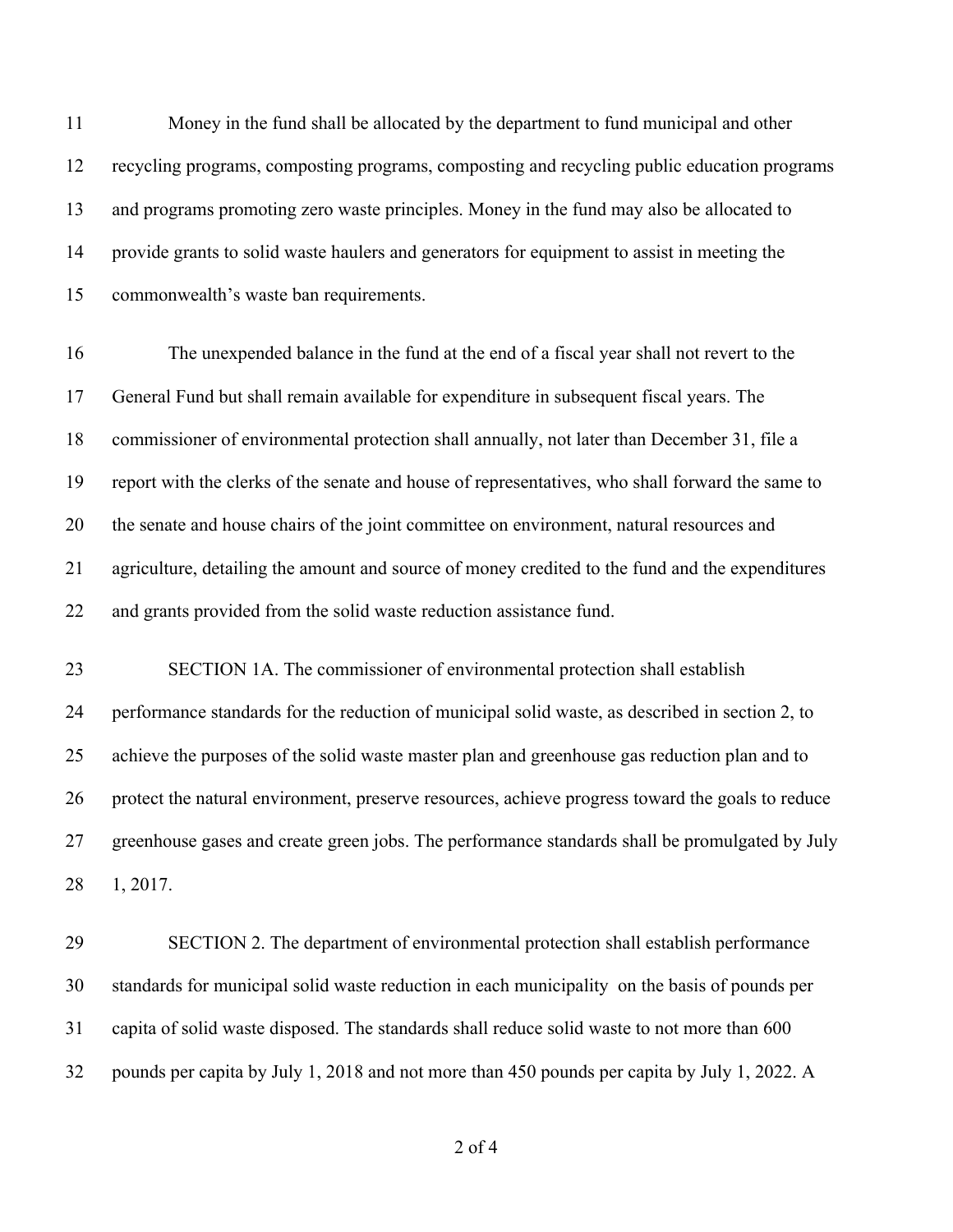municipality that does not administer trash and recycling collection shall be exempt from meeting performance standards for municipal solid waste reduction established in this section; provided, however, that the municipality shall confer with its residents and private waste disposal companies to establish solid waste performance standards for the municipality.

 SECTION 3. Not later than December 1, 2017, the secretary of energy and environmental affairs, in consultation with the department of environmental protection and the department of energy resources, shall develop a municipal solid waste standards action plan to assist municipalities in achieving the standards set forth in this act. The secretary shall review the effectiveness of existing recycling programs and other incentives available to achieve these standards and shall make any recommendations available to the public on the website of the executive office of energy and environmental affairs. Recommendations may include, but shall not be limited to, potential regulatory or statutory changes to the solid waste master plan, the Clean Energy and Climate Plan for 2020 or the green communities program. The secretary shall consult with the solid waste advisory committee in developing the plan.

 SECTION 4. Each city and town shall report to the department of environmental protection annually, by not later than September 1, the total weight of solid waste disposed of through the solid waste program of the city or town during the prior fiscal year, as well as the number of households and residents who participated in the program; provided, however, that if a city or town enters into a contract with a solid waste hauler for the transportation of material for disposal and recycling, the contract may provide for the solid waste hauler to make the report to the department. If the department makes a determination that a city or town has not met the municipal solid waste reduction performance standards as prescribed by the department by July 1, 2018, that city or town shall submit a report to the department setting forth the reasons that the

of 4